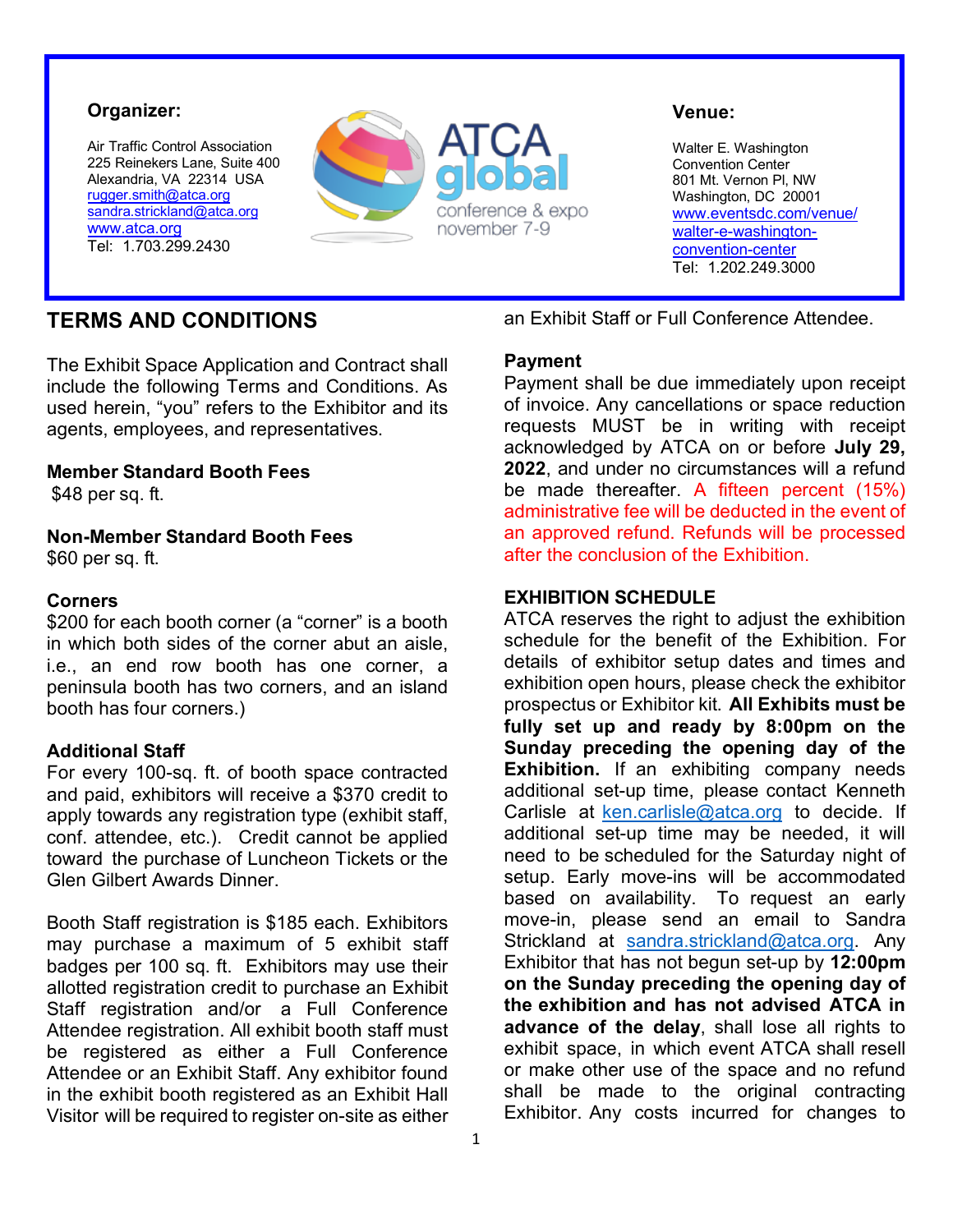the unoccupied booth after above mentioned time, shall be the responsibility of the original contracting Exhibitor.

**Dismantling of displays shall begin at 3:00 pm on the of the last day of the show (Wednesday)**. No Exhibitor may commence tear down before that time without prior written approval from ATCA. All Exhibitors' displays, or materials left in a booth without instruction will be packed and shipped at the discretion of ATCA and all cost thereof will be the responsibility of the Exhibitor.

### **Exhibitor Booth Space Assignment**

Assignment of space will be based on the weighted criteria outlined in this event's exhibitor prospectus.

### **Request for Meeting Space or Hospitality Suites at Event**

- Only Exhibitors or Sponsors are allowed meeting space and Hospitality Suites.
- ATCA has a limited number of hospitality suites and meeting space for exhibiting and sponsoring companies. All requests request to reserve a meeting room or hospitality suite must be submitted in writing to ATCA. (Fees may apply).
- No Exhibitor or Sponsor shall hold meetings or events that conflict with any ATCA official functions.

### **Exclusive Sponsorships for Exhibitors**

Only exhibitors are allowed sponsorships exclusive to the exhibit hall (aisle signage, column wraps, lounges, etc.).

### **EXHIBIT SPECIFICATIONS**

#### **Minimum Standard Booth Size**

Minimum booth size is 10'x10' (3mx3m). Booths may be combined to form larger booths and Islands. A minimum of 4 booths are required (20'x20') to form an Island. Booth fees include space only; corners are added at \$200 per corner. Exhibitors are responsible for providing all booth contents including furniture, carpeting, electrical, etc. Nothing can be posted, tacked,

nailed, screwed, or otherwise attached to the columns, walls, floors, ceiling, or furniture. ATCA follows the **[IAEE Guidelines for Display](https://www.atca.org/Uploads/Annual/67th%20Annual%20Nov.%202033/GuidelinesforDisplayRules.updated%202019%20-%20ATCA%20Annual.pdf)** 

**[Rules and Regulations](https://www.atca.org/Uploads/Annual/67th%20Annual%20Nov.%202033/GuidelinesforDisplayRules.updated%202019%20-%20ATCA%20Annual.pdf)** and lists line of sight rules and does not allow full cubic content of an exhibit booth.

### **Aircraft/Vehicles**

Aircraft/vehicles with a height greater than 8' may be permitted with prior written approval from ATCA. All aircraft/vehicle displays are required to follow special safety instructions, which will be outlined in the Exhibitor Service Manual. The Exhibit Hall has limitations that may constrain aircraft/vehicle displays. Please contact ACTA for Hall specifications.

### **Exhibitor Staff Registration**

Exhibitors must be registered as either a Full Conference Attendee or as an Exhibit Staff. Any Exhibit Staff found in the exhibit booth registered as an Exhibit Hall Visitor will be required to register on-site as a Full Conference Attendee.

### **Exhibitor Contract Acceptance**

ATCA shall have absolute discretion over the selection of Exhibitors, and only the company whose name appears on the face of the Exhibitor Contract shall receive Exhibitor privileges. ATCA reserves the right to terminate any Exhibitor contract if, in the absolute discretion of ATCA, the Exhibitor or exhibit is, in any respect, deemed unsuitable for any reason, including, but not limited to the conduct, merchandise, printed matter, souvenirs, promotional items and/or activities, catalogs or any other aspect of an Exhibit or Exhibitor. Exhibitors shall not assign, sublet, or share the space allotted with another business or firm unless they are partners in a formal alliance and approval has been obtained in writing from ATCA. Names or advertisements of non-exhibiting manufacturers, distributors, or agents shall not appear in any Exhibitor's display.

#### **Exhibitor On-Site Representative**

Each Exhibitor shall provide ATCA, in advance, the name and title of the person who will attend the exposition and be responsible for the installation, operation and removal of the exhibit.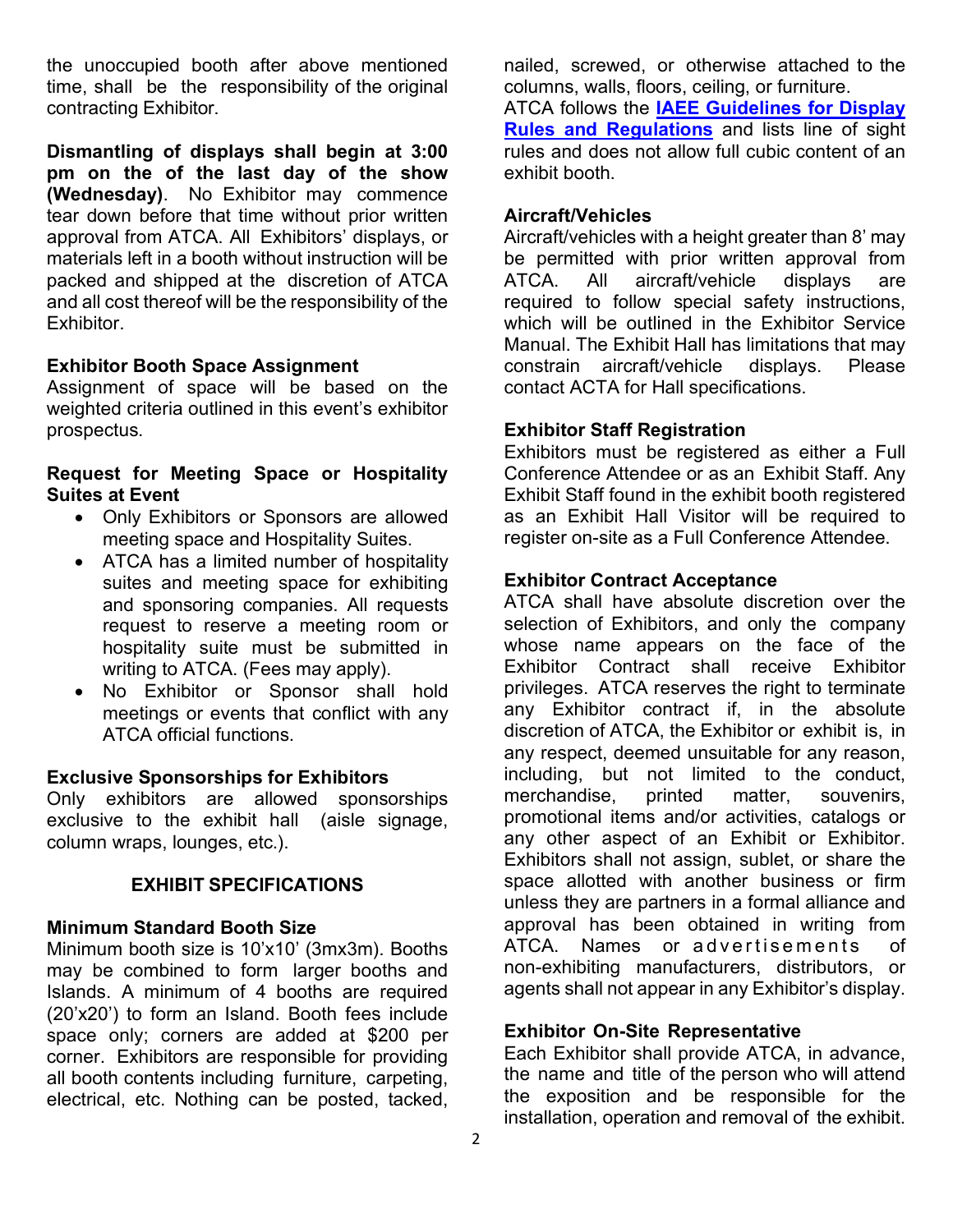Said representative shall be authorized to enter such service contracts as may be necessary, the cost of which shall be the Exhibitor's sole responsibility.

## **Quiet Enjoyment of Booth Space**

No exhibits will be permitted that interfere with the use of other exhibits or impede access to them or impede the free use of the aisles. Booth personnel are required to confine their activities to the Exhibitor's booth space, including physical incursions, as well as with sound or light. No part of the exhibit area, surrounding grounds of the Hotel, or the Hotel's public space may be used by any organization other than ATCA for display purposes of any kind or nature without prior written ATCA approval.

## **Exhibitor Giveaway**

Giveaways are permitted if associated with the products and services of the exhibiting organization. These must be professional and small in nature. Cost must not exceed \$15.00 per item. Drawings for item(s) of a higher value are permitted.

### **Food and Beverage in Exhibit Booths**

Exhibitors may serve or dispense food and beverages from the exhibit space; however, all food and beverages must be supplied by Aramark, the exclusive catering vendor at the **Washington DC, Walter E. Washington Convention Center**. Any Exhibitor serving alcohol assumes full responsibility and liability for the actions of its agents, employees, or guests, whether acting within or without the scope of their authority. All food and beverage events held in the exhibit hall must be approved in advance by ATCA. ATCA will review all food and beverage events contracted with Aramark and will advise any exhibitors of any issues needed to be addressed for approval.

### **Prohibited Activities**

Exhibitors or Exhibitor staff who conduct themselves in an unacceptable manner, in ATCA's absolute discretion, must immediately leave the exhibit hall and/or conference upon ATCA's request. Without limiting the generality of the preceding sentence, the following conduct is

prohibited:

- Subleasing or sharing Exhibit space.
- Occupying aisle space.
- Creating an obstruction that prevents clear view of neighboring inline booth exhibits.
- Distributing materials or literature outside Exhibitor's booth Distributing materials or literature other than Exhibitor's product/service information.
- Use of loudspeakers, recording equipment, television sets and radios, lighting or the use of operating machinery or any other activity that creates unacceptable volume.
- Placing business cards over official ATCA badges or in any way altering a badge.
- Early dismantling of exhibits without prior written ATCA approval.
- Use of Exhibit Hall Visitor Passes by Exhibit Booth personnel.
- Badge swapping.
- Use of models or other entertainment that could be offensive to any Exhibition attendee.

### **MISCELLANEOUS**

Exhibitors shall comply with all applicable state, federal and local laws, ordinances, and regulations. Without limiting the generality of the preceding sentence, Exhibitors are responsible for making booths accessible to persons with disabilities as required by the Americans with Disabilities Act (ADA). Information regarding ADA compliance is available from the U.S. Department of Justice ADA Information Line (800-514- 0301).

ATCA may take, use, reproduce or otherwise publish photographs, whether still or action, video recordings, pictures, audiotapes, digital images, film, or motion pictures (collectively "Pictures"), and all rights therein shall irrevocably, exclusively, unconditionally, and perpetually belong to ATCA, or assigns, without compensation or notice.

Exhibitor hereby agrees to indemnify and hold harmless ATCA and its collective agents,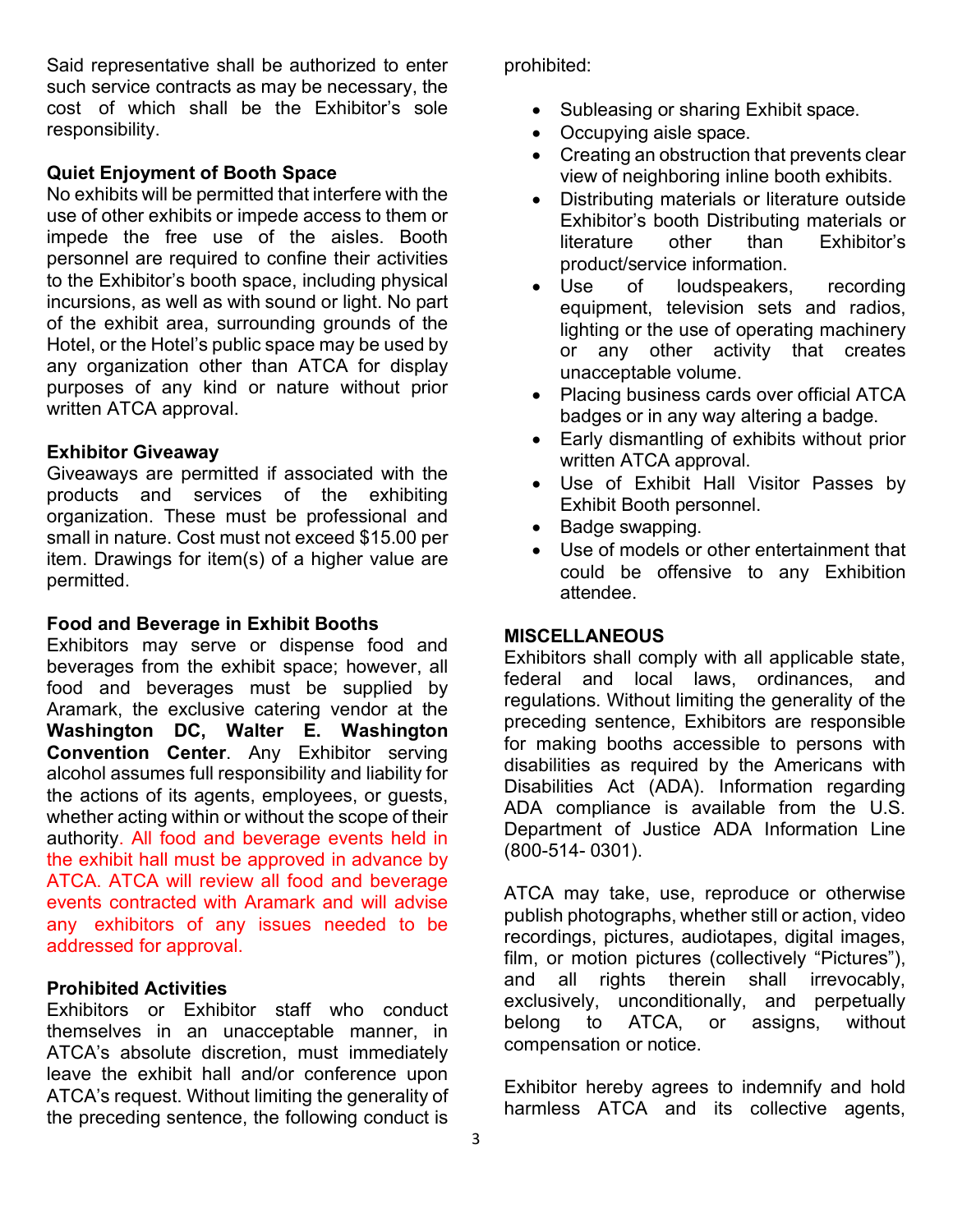employees and representatives, from and against any and all claims or damages of any kind, including attorney's fees, directly or indirectly arising from or relating to your Exhibit or this Contract, and including but not limited to any claims for damage to person or property or that your Exhibit infringes any copyright or other intellectual property rights of any third party. If you breach any obligation of this Contract, ATCA may immediately terminate this Contract without prior notice, in which event ATCA shall be entitled to retain all monies received, it being agreed by the parties that ATCA'S damages arising from your breach will be difficult or impossible to ascertain.

Exhibitor shall obtain and keep in force during the term of the installation and use of exhibit premises, policies of comprehensive general liability insurance, insuring and specifically referring to the contractual liability set forth in the preceding paragraph, in an amount not less than **\$2,000,000 Combined Single Limit** for personal injury and property damage. **The Air Traffic Control Association shall be included in such policies as additional named insureds. ATCA must receive a copy of the Certificate of Insurance by September 30, 2022.** If you are unable to provide such insurance coverage, ATCA has arranged with an insurance company to provide coverage. If you need to purchase this insurance, please click **[HERE](https://securevendorinsurance.com/RainprotectionGroupVendor/ApplicantInformation?GroupEventKey=9837fc3e4ce6)***.* **Cost per Exhibitor is \$89.** Exhibitor further acknowledges that ATCA does not maintain insurance covering Exhibitor's property and that it is the sole responsibility of Exhibitor to obtain business interruption and/or property damage insurance.

ATCA HEREBY DISCLAIMS ALL WARRANTIES, EITHER EXPRESS OR IMPLIED, INCLUDING ANY IMPLIED WARRANTY OF MERCHANTABILITY OR FITNESS FOR A PARTICULAR PURPOSE. ATCA DISCLAIMS LIABILITY FOR CONSEQUENTIAL DAMAGES TO PERSON OR PROPERTY, DAMAGES FOR LOSS OF USE, LOSS OF TIME, LOSS OF PROFITS OR INCOME, OR ANY OTHER INCIDENTAL DAMAGES. ATCA NEITHER ASSUMES, NOR

AUTHORIZES ANYONE TO ASSUME SUCH LIABILITY. NEITHER ATCA NOR ITS COLLECTIVE AGENTS, REPRESENTATIVES OR EMPLOYEES SHALL BE RESPONSIBLE FOR LOSS OR DAMAGE TO THE EXHIBIT OR THE PROPERTY OF EXHIBITORS, WHETHER RESULTING FROM FIRE, STORMS, ACTS OF GOD, AIR CONDITIONING OR HEATING FAILURE, THEFT, PILFERAGE, OR OTHER CAUSE.

In the event that ATCA shall be delayed or prevented from holding the scheduled event as the result of an act of God, acts of the public enemy, war, blockade, embargo, strike or other labor unrest, inability to procure materials, failure of power, restrictive government laws or regulations, arrest, riot, insurrection, epidemic, landslide, lightening, earthquake, fire, hurricane, storm, flood, explosion, terrorism or threat thereof, civil disobedience or disturbance, or any other cause, whether of the kind enumerated herein or otherwise, that is not within the control of ATCA, then ATCA shall have no liability to you for any such delay or nonperformance, and no refund will be due from ATCA.

This Exhibitor Contract, together with the Exhibitor Prospectus, Exhibitor Service Manual, **[IAEE Guidelines for Display Rules](https://www.atca.org/Uploads/Annual/67th%20Annual%20Nov.%202033/GuidelinesforDisplayRules.updated%202019%20-%20ATCA%20Annual.pdf)** and these Exhibitor Terms and Conditions of the ATCA for the subject event, contain the entire agreement of the parties. No representations were made or relied upon other than those expressly set forth herein. The terms hereof may not be modified except in a writing signed by an executive officer of each of the parties. Any interpretation of the ATCA Rules, which are hereby incorporated herein, shall be made by the ATCA in its absolute discretion. In the event of a conflict between the Rules and this Contract, this Contract shall take precedence. The Rules are subject to change by ATCA without prior notice. The Conference and Exposition shall be administered in all respects, and controlled exclusively, by the ATCA, subject to its absolute discretion, and all decisions of the ATCA shall be final. ATCA reserves the right to make such changes to the floor plan of booths as may be deemed necessary and to revise the floor plan from time